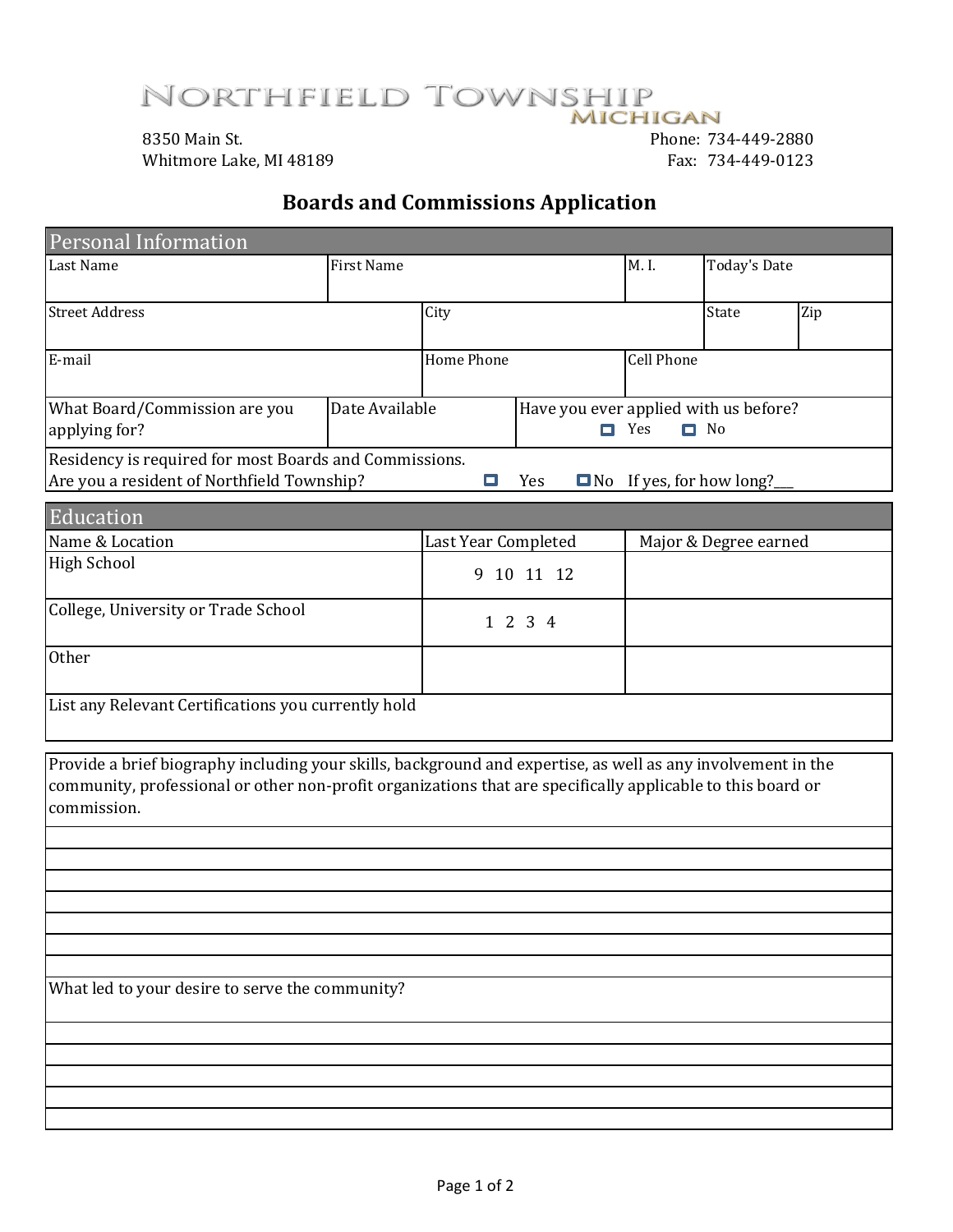| <b>Employment History</b> |                          |     |  |
|---------------------------|--------------------------|-----|--|
| Employer Name             | <b>Type of Business</b>  |     |  |
| Address                   | <b>Employment Dates:</b> |     |  |
| Job Title:                | From:                    | To: |  |
| Duties:                   |                          |     |  |
|                           |                          |     |  |
| <b>Employer Name</b>      | <b>Type of Business</b>  |     |  |
| Address                   | <b>Employment Dates:</b> |     |  |
| Job Title:                | From:                    | To: |  |
| Duties:                   |                          |     |  |
|                           |                          |     |  |
| <b>Employer Name</b>      | <b>Type of Business</b>  |     |  |
| Address                   | <b>Employment Dates:</b> |     |  |
| Job Title:                | From:                    | To: |  |
| Duties:                   |                          |     |  |

**Supplemental Information:** Please review the attached "Boards and Commissions Application Attachment" for the desired qualifications for each board and commission. Check the appropriate box or boxes to indicate whether you have experience or professional credentials that may be needed to fill a specific seat. You may attach a resume.

Some boards and commissions are a mix of citizens with certain qualifications and others are citizens representing the general public. **Even if you do not have any of the experience or professional background listed, the community urges you to apply for consideration. The community needs citizens with diverse backgrounds in its boards and commissions**.

**Important Public Records Information:** All information submitted in this application is public information and subject to disclosure in response to a public records request made pursuant to the Freedom of Information Act. Please contact the office at 734-449-2880 if you have any questions or concerns about the disclosure of certain information.

**Truth and Accuracy:** I certify that the information contained on this form is accurate and complete to the best of my knowledge. I understand that all of the information disclosed on this form will be available to the public as part of a Freedom of Information Act request.

| <b>Applicant's Signature</b> | Date:                                        |                         |
|------------------------------|----------------------------------------------|-------------------------|
| Return Completed Forms to:   | Northfield Township Manager<br>8350 Main St. |                         |
|                              | P. O. Box 576<br>Whitmore Lake, MI 48189     | <b>Revised 11-15-17</b> |